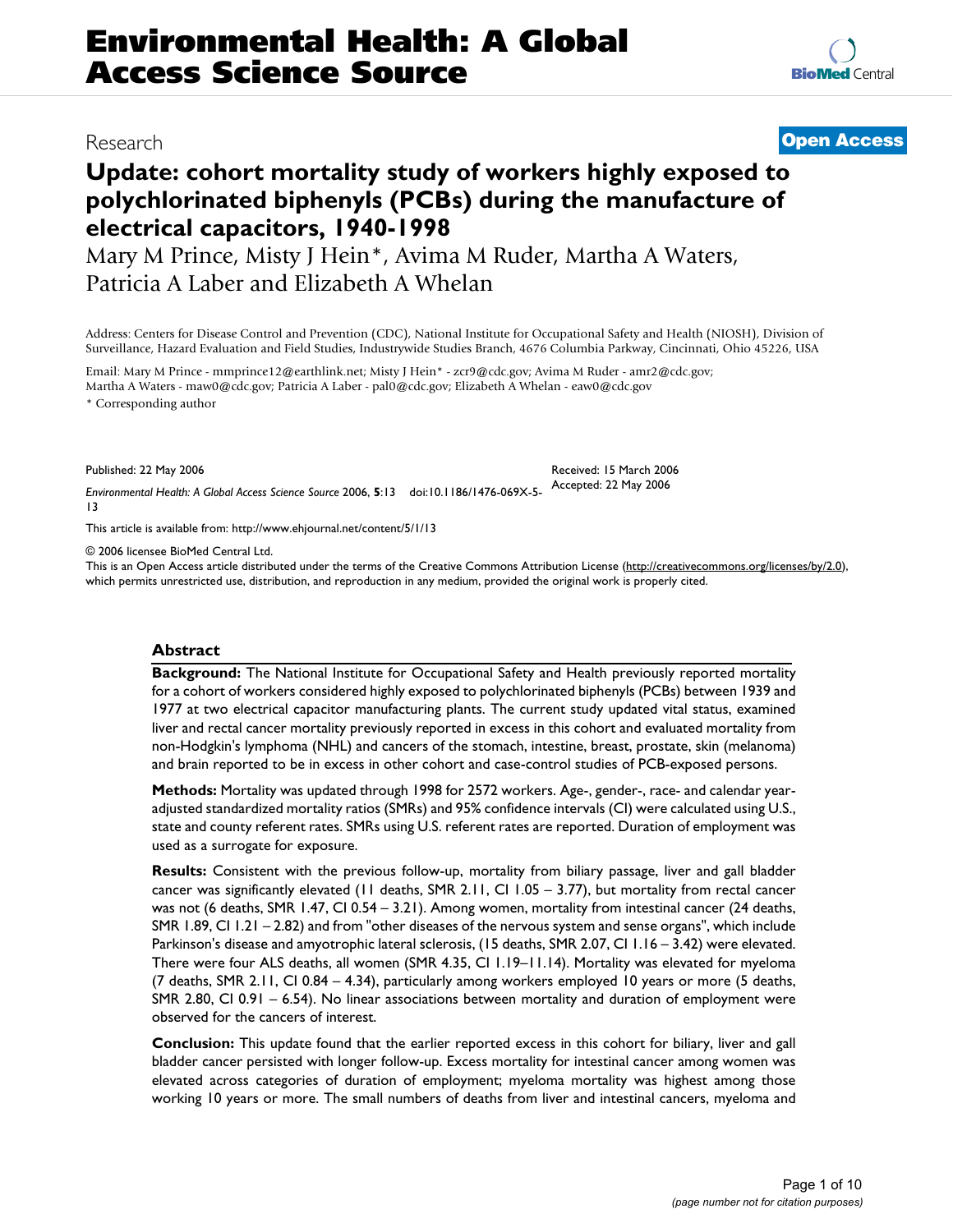nervous system diseases coupled with the lack of an exposure-response relationship with duration of employment preclude drawing definitive conclusions regarding PCB exposure and these causes of death.

#### **Background**

Polychlorinated biphenyls (PCBs) are synthetic chlorinated aromatic hydrocarbons produced commercially in the U.S. from 1929 to 1977 and used as electrical insulating and heat exchange fluids due to their high stability, dielectric properties, resistance to oxidation, and incombustibility [1,2]. Peak production of PCBs occurred in the early 1970s. PCBs were banned in 1977 from U.S. production and distribution because of concern about the persistence of PCBs in the environment and potential health risks [2]. PCBs remain a potential occupational exposure, especially to persons who repair electrical equipment.

The purpose of this study was to update the mortality experience of a cohort of electrical capacitor manufacturing workers considered highly exposed to PCBs and to reexamine the increased risks for mortality from cancers of the liver and rectum previously observed in this cohort, primarily among women employed in one plant [3,4]. These excesses had not been found to be related to duration of employment or time since first exposure in PCBexposed jobs. Other *a priori* outcomes of interest for which previous studies indicated increased risks with respect to PCB exposure included mortality from all cancers [5], non-Hodgkin's lymphoma (NHL) [6], and breast [7], skin (melanoma) and brain cancer [8]. Recent studies have also associated PCB exposure with risk of prostate [9,10] and stomach and intestinal cancer [11].

## **Methods**

The study plants have been described previously [3,4]. Briefly, workers were employed for at least 90 days in electrical capacitor manufacturing at a New York plant (Plant 1) between January 1, 1946, and June 30, 1977, or at a Massachusetts plant (Plant 2) between January 1, 1939, and March 29, 1976)[3,4]. The study cohort for this analysis was restricted to 2572 workers (Plant 1: 973; Plant 2: 1599) who held jobs identified as having the highest, most direct exposure to PCBs (e.g., impregnation, sealing and testing capacitors) and excluded workers confirmed at the time of the original study to be solvent exposed [4]. PCBs at both plants included, at various times, Aroclor 1254 (54% chlorine), Aroclor 1242 (42% chlorine), and Aroclor 1016 (41% chlorine) [4], with less chlorinated varieties used more recently. At any given time, it is likely that more than one Aroclor was in use. At Plant 1, use of Aroclor 1254 was phased out in the 1950s and Aroclor 1016 was first used beginning in 1971[12]; at Plant 2, specific dates are not known. NIOSH conducted exposure surveys at both plants in the spring of 1977. At Plant 1 the

time-weighted average (TWA) air samples ranged from 24  $-476 \mu g/m<sup>3</sup>$ . PCB levels were generally higher at Plant 2, with TWAs from  $50 - 1260 \mu g/m^3 [4]$ .

Vital status was updated through December 31, 1998. Vital status was ascertained by linking with records of the Social Security Administration, the Internal Revenue Service, the National Death Index (NDI) [13], the U.S. Postal Service and credit bureaus. Causes of death were obtained from NDI Plus and from death certificates. A qualified nosologist coded causes of death from death certificates according to the International Classification of Diseases (ICD) revision in effect at the time of death.

The mortality experience of the cohort was analyzed using the NIOSH personal computer life-table analysis system (PC-LTAS) [14,15]. Each cohort member accumulated person-years at risk (PYAR) beginning on January 1, 1940, or the date the worker achieved 90 days of potential PCB exposure, whichever was later. Person time ended at the date of death, the date the worker was lost to follow-up, or the end date of the study (December 31, 1998), whichever was earliest. Person time was first stratified into gender, race, 5-year age and 5-year calendar time strata and then multiplied by the appropriate U.S. death rates to generate expected numbers of deaths for each stratum. The resulting expected numbers of deaths were summed across strata to generate the expected number of deaths for each cause of death category and overall. NY county rates were created by combining three counties (Washington, Warren, and Saratoga), where 85% of Plant 1 workers resided (as of last known address), and MA county rates by combining two counties (Bristol and Plymouth), where 89% of Plant 2 workers resided. The mortality analysis was repeated using these county death rates, death rates from the state of New York (excluding New York City) for Plant 1 and death rates for Massachusetts for Plant 2. In addition to analyses using underlying cause of death, "multiple cause" of death (MCOD) rates were also used to examine non-cancer outcomes and cancers having high survival rates (e.g., prostate and breast cancers) [16]. For myeloma, NHL and melanoma, U.S. rate files begin on January 1, 1960, as do multiple cause, state and county rate files. For other causes of death, U.S. rate files begin on January 1, 1940.

The ratio of observed to expected number of deaths was expressed as the standardized mortality ratio (SMR). SMR 95% confidence intervals (CI) were computed assuming a Poisson distribution for the observed number of deaths.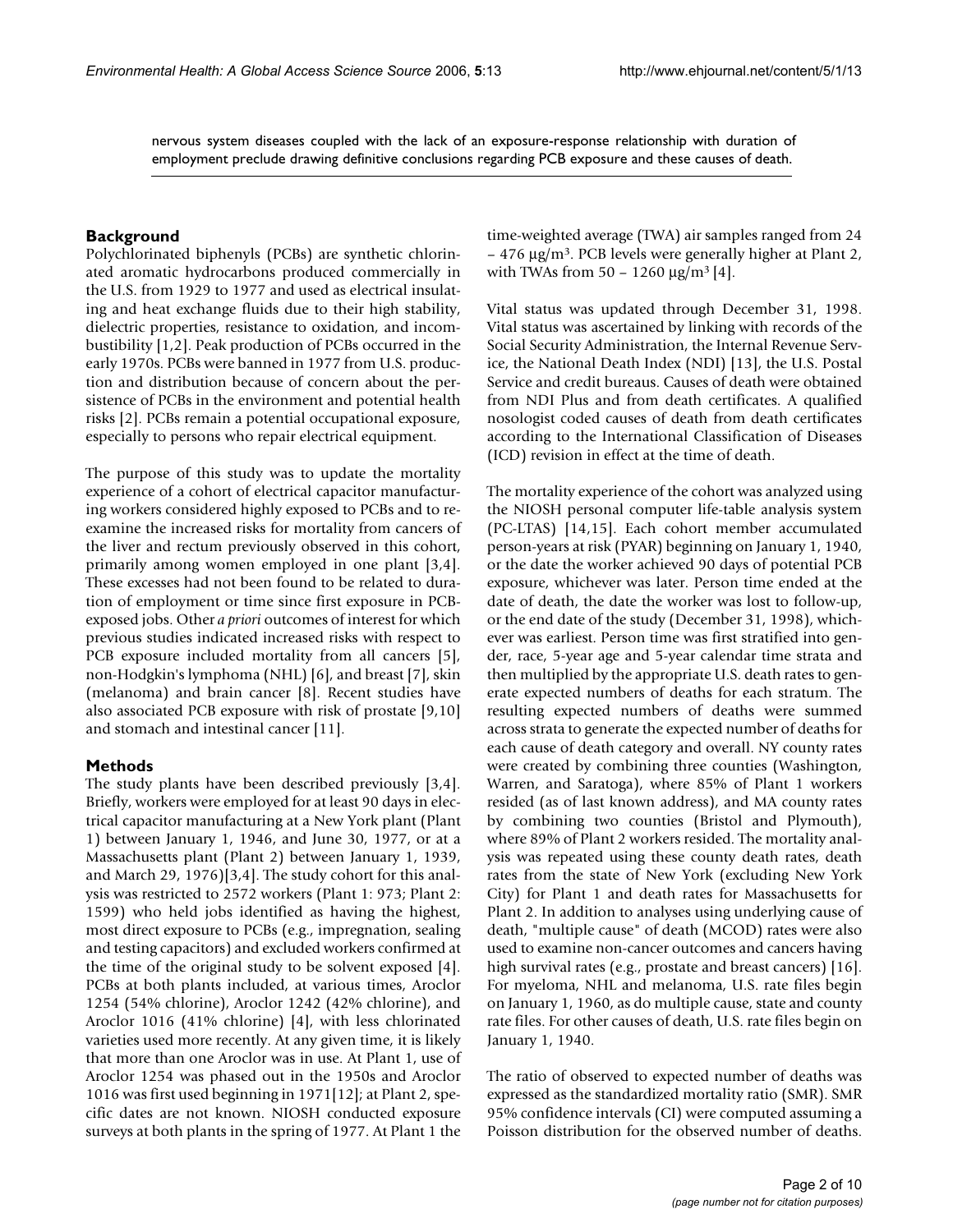#### **Table 1: Vital status and demographic characteristics of PCB-exposed workers stratified by gender and plant a**

| Characteristic                             |                       | Plant I                | Plant 2              |                      |                         |  |  |
|--------------------------------------------|-----------------------|------------------------|----------------------|----------------------|-------------------------|--|--|
|                                            | Total                 | Men                    | Women                |                      |                         |  |  |
| Number of workers                          | 2572                  | 1247<br>(48)           | 1325<br>(52)         | 973<br>(38)          | 1599<br>(62)            |  |  |
| Race, n (%)                                |                       |                        |                      |                      |                         |  |  |
| White                                      | 2523<br>(98)          | 1239<br>(99)           | 1284<br>(97)         | (99)<br>967          | 1556<br>(97)            |  |  |
| Non-white                                  | 49<br>(2)             | 8(1)                   | 41<br>(3)            | 6(1)                 | 43<br>(3)               |  |  |
| Vital status as of 12-31-1998, n (%)       |                       |                        |                      |                      |                         |  |  |
| Deceased, cause of death known             | 787<br>(31)           | 348<br>(28)            | 439<br>(33)          | 305<br>(31)          | 482<br>(30)             |  |  |
| Deceased, cause of death unknown           | (1)<br>$\mathbf{H}$   | $\overline{7}$<br>(1)  | 4<br>(1)             | 5<br>(1)             | 6<br>(1)                |  |  |
| Alive                                      | 1743<br>(68)          | 876<br>(70)            | 867<br>(65)          | 655<br>(67)          | 1088<br>(68)            |  |  |
| Unknown                                    | 31<br>(1)             | $16$ (1)               | 15<br>(1)            | 8<br>(1)             | 23<br>(1)               |  |  |
| Age at death or date last observed (years) |                       |                        |                      |                      |                         |  |  |
| mean ± standard deviation                  | $63.6 \pm 13.0$       | $59.8 \pm 11.8$        | $67.1 \pm 13.2$      | $64.1 \pm 12.4$      | $63.2 \pm 13.4$         |  |  |
| median (range)                             | 64.1 $(18.5 - 102.0)$ | 58.6 $(19.5 - 95.4)$   | 69.0 (18.5 - 102.0)  | $64.8$ (27.4 - 95.4) | 63.8 ( $18.5 - 102.0$ ) |  |  |
| Time since last employment (years) b       |                       |                        |                      |                      |                         |  |  |
| median (range)                             | $26.5(0 - 52.6)$      | $25.8(0 - 51.8)$       | $26.8(0 - 52.6)$     | $21.5(0 - 52.6)$     | $29.5(0 - 49.0)$        |  |  |
| Age at first employment (years)            |                       |                        |                      |                      |                         |  |  |
| mean ± standard deviation                  | $26.8 \pm 10.2$       | $25.1 \pm 9.3$         | $28.3 \pm 10.7$      | $29.0 \pm 9.1$       | $25.4 \pm 10.5$         |  |  |
| median (range)                             | $23.3$ (15.0 – 63.7)  | $21.8(15.2 - 63.7)$    | $25.9$ (15.0 - 63.7) | $26.4$ (17.1 - 57.2) | $20.5$ (15.0 - 63.7)    |  |  |
| Duration of employment, n (%)              |                       |                        |                      |                      |                         |  |  |
| 90 days $- <$ 5 years                      | 1261<br>(49)          | 674<br>(54)            | 587<br>(44)          | 338<br>(35)          | 923<br>(58)             |  |  |
| $5 \text{ years} - 10 \text{ years}$       | 448<br>(17)           | 205<br>(16)            | 243<br>(18)          | (21)<br>201          | 247<br>(15)             |  |  |
| $\geq$ 10 years                            | 863<br>(34)           | 368<br>(30)            | 495<br>(37)          | 434 (45)             | 429<br>(27)             |  |  |
| median (range)                             | $5.2(0.3 - 35.8)$     | $3.9(0.3 - 35.8)$      | 6.1 $(0.3 - 35.1)$   | $8.7(0.3 - 31.4)$    | $3.5(0.3 - 35.8)$       |  |  |
| Time since first employment (years), n (%) |                       |                        |                      |                      |                         |  |  |
| < 10                                       | 55<br>(2)             | 36<br>(3)              | 19<br>(1)            | 22<br>(2)            | 33<br>(2)               |  |  |
| $10 - 5$                                   | 44<br>(2)             | 20 <sub>2</sub><br>(2) | 24<br>(2)            | (1)<br>14            | 30<br>(2)               |  |  |
| $15 - 20$                                  | 64<br>(2)             | 34<br>(3)              | 30<br>(2)            | 28<br>(3)            | 36<br>(2)               |  |  |
| $\geq$ 20                                  | 2409<br>(94)          | $1157$ (93)            | 1252<br>(94)         | 909 (93)             | (94)<br>1500            |  |  |
| median (range)                             | 36.8 $(0.6 - 60.0)$   | 33.3 $(0.6 - 59.5)$    | 39.6 $(1.7 - 60.0)$  | 33.1 $(0.6 - 53.0)$  | 38.5 $(0.6 - 60.0)$     |  |  |
| Person-years at risk                       | 93,623                | 42.826                 | 50,797               | 33,834               | 59,789                  |  |  |

a Number in parentheses indicates percent of total number of workers available for analysis.

 $^{\rm b}$  Employment refers to time worked during the time period when PCBs were in use at the plants.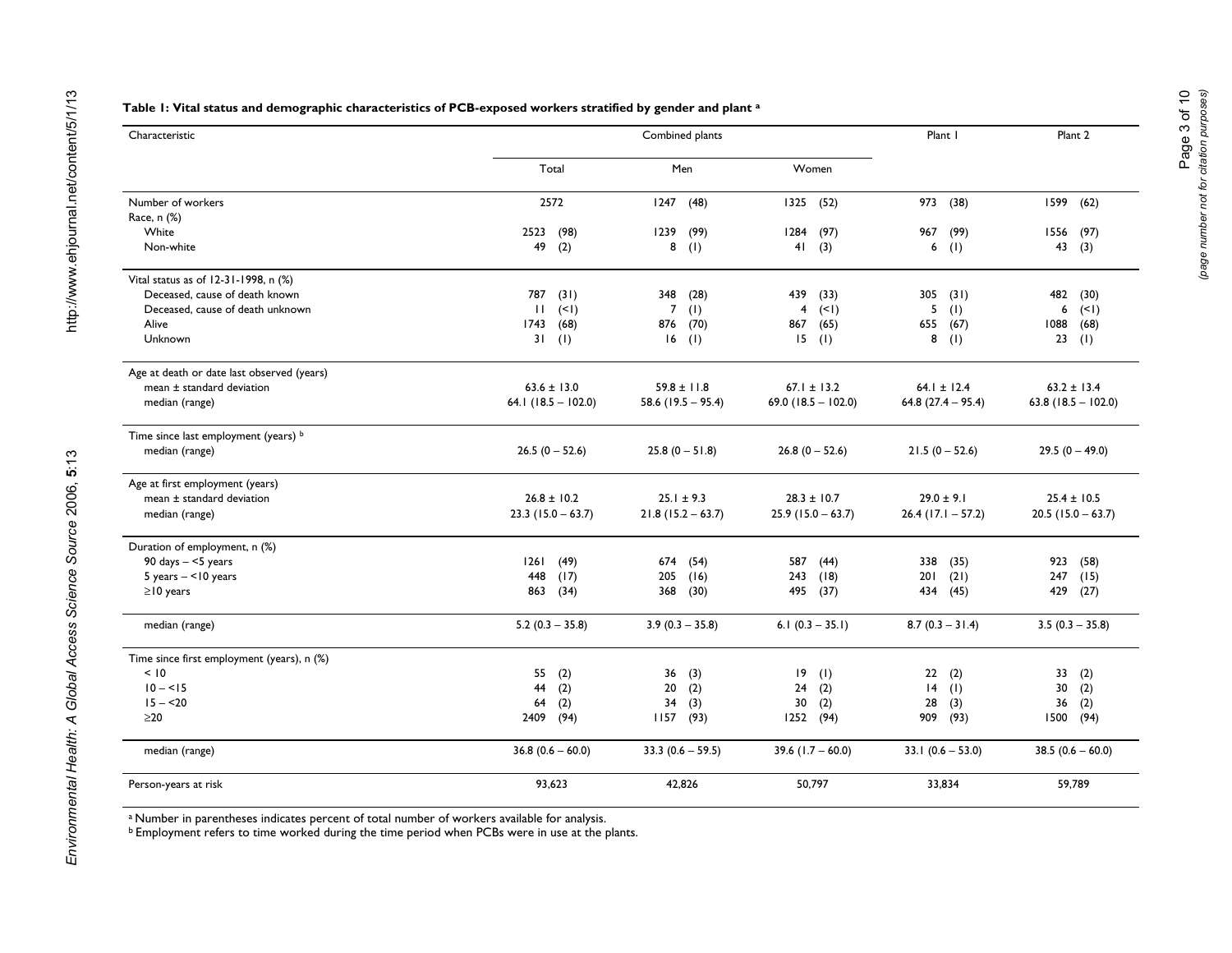Statistical significance of the SMRs was computed using exact methods for 5 or fewer deaths. For greater numbers of observed deaths, the approximation method of Rothman and Boice [17] was used.

Duration of employment was used as a proxy for exposure to evaluate whether mortality was associated with length of exposure. Duration of employment was calculated, using re-coded work histories, by considering all time worked at the plant during the period of PCB use, not just time spent in jobs with the highest, most direct exposure to PCBs, as was done in the previous studies of this cohort [3,4]. The list of the job codes designated in the previous studies as having the highest and most direct PCB exposure was not available for this update.

Results are presented overall and stratified by gender, plant, duration of employment and time period of followup. Three duration of employment groups ( $\lt5$ , 5–9 and  $\ge$ 10 years) were selected to allow comparisons with the previous update of this cohort [3]. For results stratified by time period of follow-up (original time period through 1982 and updated time period 1983 – 1998), we considered causes of death considered important by Brown and reported in his Table 3[3]. Trend tests were conducted for selected outcomes using methods specified in Breslow et al. [18], but only for those outcomes with at least 10 observed deaths.

There was some ambiguity as to the racial composition of the Plant 2 cohort, for which race was not coded in company records. In LTAS analyses, workers of "unknown" race are usually recoded 'white' for the analysis, and white-race rate files are used. However, the Plant 2 cohort, like the surrounding community, included many immigrants from the Cape Verde islands and the descendants of those immigrants [4]. Most Cape Verdeans are considered to be multiracial)[19] and therefore possibly 'non-white'. However, because many death certificates that listed the decedent's or decedent's parents' place of birth as Cape Verde listed race as "white" and because many cohort women, interviewed in 1997–2001 for an ancillary study, identified themselves as "white", we did not change the default LTAS recoding.

## **Results**

The previous update examined the mortality experience of 2588 workers (Plant 1: 981; Plant 2: 1607). Work histories were recoded for the present update. Sixteen workers (8 from each plant) were found to have worked fewer than 90 days and were excluded. Gender was corrected for 34 workers. The present update included 2572 workers. With 16 additional years of follow-up, 503 additional deaths (Plant 1: 194; Plant 2: 309) and 38,078 additional PYAR (Plant 1: 14,742; Plant 2: 23,336) were observed.

Cohort demographics and employment characteristics are presented in Table 1. At Plant 1, more workers were male (61%). At Plant 2, the proportion of male workers increased over time from a minimum of around 10% in the early 1940s to about 37% in 1976. Because turnover was greater among men, men represent 41% of the total number of workers ever employed at Plant 2.

Women and men worked in different jobs, especially at Plant 1. At Plant 1, the top three job categories were: for male workers, plant engineering craftsman, tool and die maker, and treat room operator; for female workers, assemble capacitors, tester, and check worker. At Plant 2, the top three job categories were: for male workers, preassembly, post-assembly, and oven and kettle operator; for female workers, post-assembly, pre-assembly, and electrical work.

SMRs are presented for all workers combined and stratified by gender and plant in Table 2, for selected outcomes stratified by duration of employment in Table 3, and for selected outcomes stratified by time period of follow-up (original time period through 1982 and update time period 1983 – 1998) in Table 4. All tables present results based on U.S. mortality rates since results were similar using state and county rates, except as noted below. For 94% of the workers in this cohort, 20 years or more had elapsed since first employment; therefore, results were not stratified by time since first employment (TSFE) when examining trends with duration of employment.

## *A priori causes of interest*

Overall mortality was similar to expected (798 deaths, SMR 0.99, CI 0.92 – 1.06) as was all cancer mortality (218 deaths, SMR 1.01, CI 0.88 – 1.15); however, cancer mortality was significantly elevated in the update time period (157 deaths, SMR 1.18, CI 1.00 – 1.38). Cancers of the biliary passages, liver and gall bladder (henceforth referred to as liver cancer) were significantly elevated in the cohort (11 deaths, SMR 2.11, CI 1.05 – 3.77). Elevations in liver cancer were observed for both genders and both plants. The liver cancer elevation persisted across duration of employment categories but did not increase with duration of employment. Six new liver cancers were observed in the updated time period. Mortality from rectal cancer remained elevated in the cohort (6 deaths, SMR 1.47, CI 0.54 – 3.21), although only 2 new rectal cancers were observed in the updated time period and the elevation was somewhat reduced from the original study. The excess was largely due to an excess of rectal cancer deaths among women at Plant 2 in the original follow-up period. Mortality from NHL was moderately elevated in the cohort (10 deaths, SMR 1.31, CI 0.63 – 2.41), especially among women at Plant 2, but the highest NHL mortality was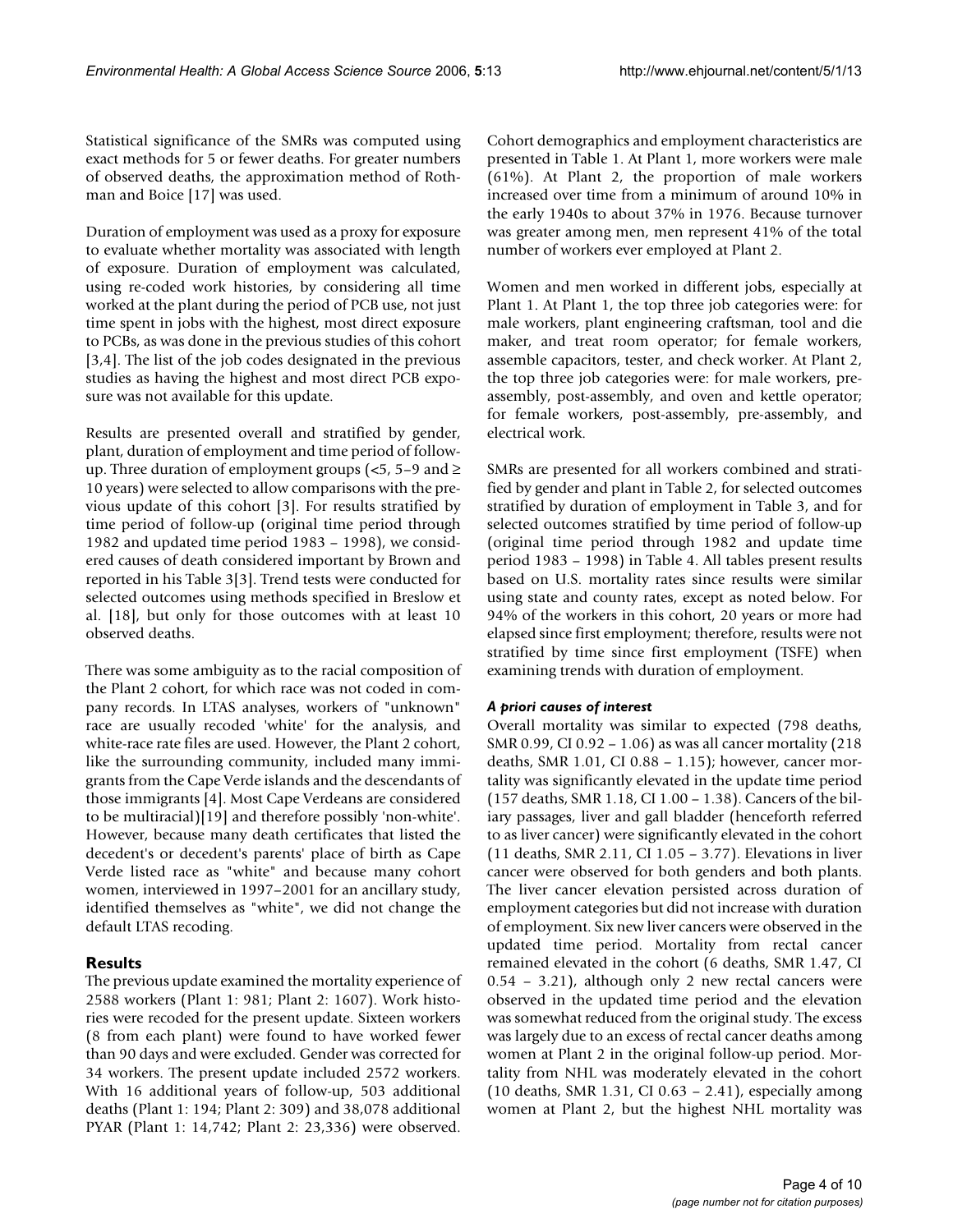observed among workers with less than 10 years of employment.

Results for other *a priori* outcomes were not remarkable. Breast cancer was reduced in the cohort overall (15 deaths, SMR 0.59, CI 0.33 – 0.98) and did not increase with duration of employment. Two deaths from skin cancer (one malignant melanoma) and three deaths from brain cancer were observed in the cohort.

## *Other cancer mortality*

Prostate cancer was not elevated in the cohort (Table 2), but a modest elevation was observed among workers with 10 years or more of employment (6 deaths, SMR 1.58, CI 0.58 – 3.44). Mortality from cancer of the intestine was elevated, but only among women (24 deaths, SMR 1.89, CI 1.21 – 2.82). The intestinal cancer elevation among women persisted in each duration of employment category but did not increase with duration of employment. The excess was primarily due to intestinal cancer deaths among women at Plant 2 in the updated time period. Other cancer outcomes to note include myeloma and cancers of the kidney and female genital organs. Mortality from myeloma was somewhat elevated (7 deaths, SMR 2.11, CI 0.84 – 4.34), and, although there were too few deaths to test for a trend in mortality, the highest elevation was among workers employed for 10 years or more. Mortality from kidney cancer was somewhat elevated (8 deaths, SMR 1.82, CI 0.79 – 3.60). Mortality from cancers of the female genital organs was elevated in the time period since the last update (14 deaths, SMR 1.85, CI 1.01–3.11).

## *Other causes of death*

Other disease outcomes to note include diseases of the nervous system and sense organs, ischemic heart disease, and diseases of the digestive system. Mortality from other diseases of the nervous system and sense organs, a cause of death category that includes Parkinson's disease and amyotrophic lateral sclerosis, was elevated, particularly among women (15 deaths, SMR 2.07, CI 1.16 – 3.42). There were four ALS deaths, all women (SMR 4.35, CI 1.19–11.14). In the multiple cause of death analysis, which considered all causes listed on the death certificate, an additional 23 deaths were observed for other diseases of the nervous system and sense organs and an increasing trend was observed with duration of employment. A more detailed analysis can be found in Steenland et al[20] Mortality from ischemic heart disease was elevated, particularly among men (120 deaths, SMR 1.20, CI 0.99 – 1.43); however, the elevation was limited to workers with less than 10 years of employment. Mortality from diseases of the digestive system was reduced, particularly among Plant 1 workers (6 deaths, SMR 0.41, CI 0.15 – 0.89).

Mortality from accidents, primarily transportation accidents, was elevated among Plant 1 workers, especially when state rates were used (12 deaths, SMR 2.01, CI 1.04 – 3.51); however, mortality from accidents was reduced among Plant 2 workers (13 deaths, SMR 0.53, CI 0.28 – 0.91). Mortality from suicide was elevated among Plant 1 workers, with the elevation even more pronounced when state rates were used (11 deaths, SMR 2.79, CI 1.39–4.99).

## **Discussion**

An additional 16 years of mortality experience has been examined in this study, totalling 59 years of observation time since 1940. The main goal of the study was to examine mortality from liver and rectal cancers previously found to be in excess among workers exposed to PCBs. Mortality patterns within this cohort corroborated other studies showing excesses of liver cancer [21] and intestinal cancer [5,11] among PCB-exposed workers, but this study did not show that these excesses were related to duration of employment. In contrast to other studies of PCB exposure, only moderate excesses were found for NHL [6,22,23] and prostate cancer [9,10], and none for cancers of the skin [8,24], brain [8,25], or breast [26].

Results cannot confirm whether observed excesses in mortality for liver and intestinal cancers, myeloma, and diseases of the nervous system are related to PCB exposure due to limited sample sizes, lack of exposure-response with duration of employment, and lack of information on potential confounders. Although data on smoking and alcohol use are not available for this cohort, there is some suggestion that these factors may not significantly contribute to the observed excesses of liver and intestinal cancers or myeloma. Mortality from some diseases associated with smoking and alcohol (cirrhosis of liver and respiratory diseases) was not elevated, although heart disease mortality, particularly ischemic heart disease in men, did not show a "healthy worker" effect [27]. Myeloma risk has not been associated with smoking and alcohol use [28,29], but it has been linked to occupational chemical exposures [30,31]. It is also unlikely that regional differences contributed to the observed excesses in mortality from intestinal and liver cancers or myeloma since stateand county-based SMRs (not shown) were similar to those using U.S. referent rates.

We cannot rule out the possibility that other factors, including ethnic differences, may have contributed to the observed excesses of intestinal and liver cancers and myeloma [32]. The ethnic make-up of the Plant 2 workforce reflected that of the general population in the area, which was largely Cape Verdean and Portuguese [4]. The Cape Verde population was reported to be 71% Creole (mulatto), 28% African, and 1% European [19]. Cape Verde may share with other countries of West Africa a sub-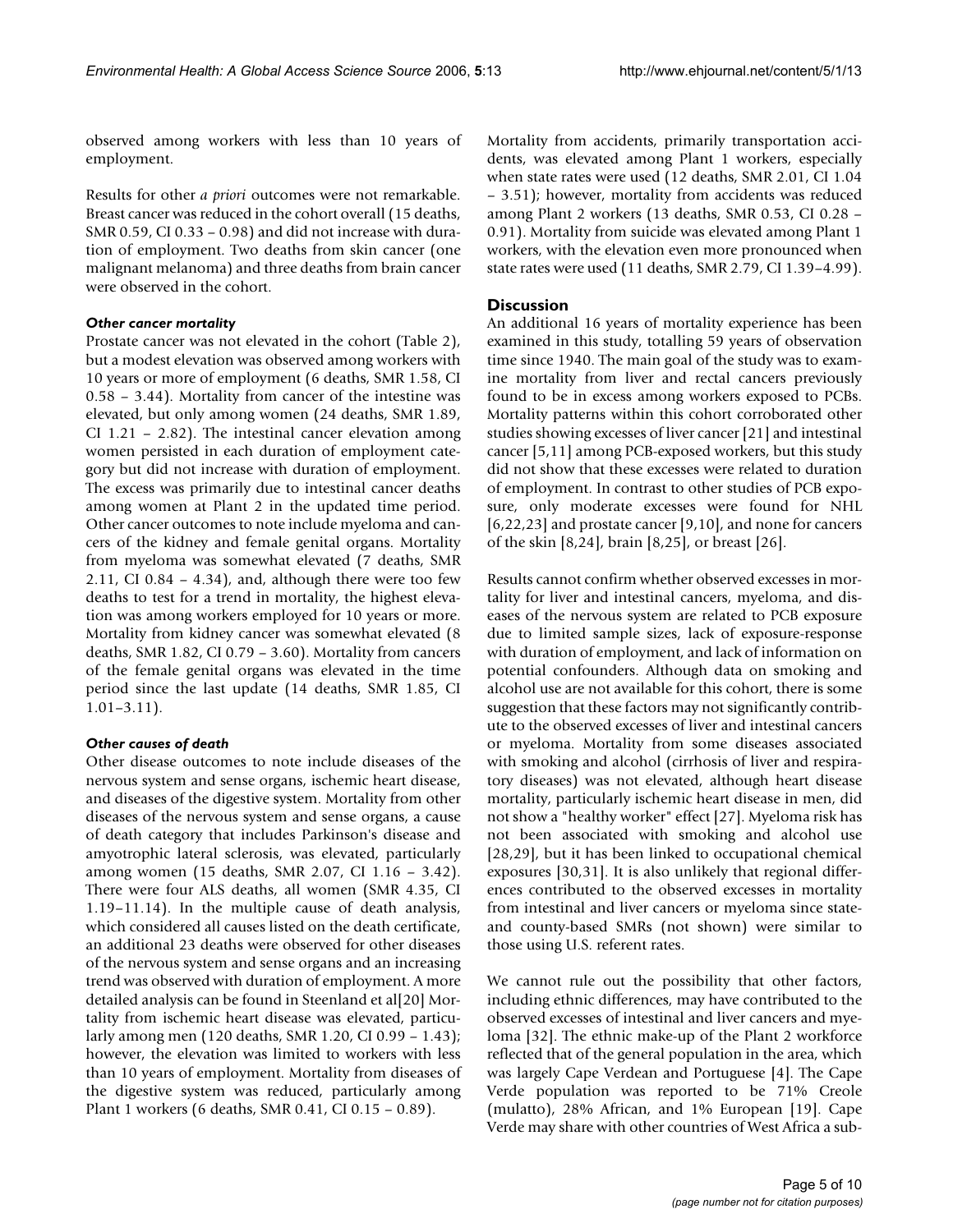#### Table 2: Observed deaths and SMRs for selected causes of death<sup>a</sup>, stratified by gender and plant, 1940–1998.<sup>b</sup>

| Underlying cause of death (ICD-9)                                              | Combined plants         |       |               |                 |            |               |                |            |               |                 |            | Plant I       |                 |      | Plant 2       |  |  |
|--------------------------------------------------------------------------------|-------------------------|-------|---------------|-----------------|------------|---------------|----------------|------------|---------------|-----------------|------------|---------------|-----------------|------|---------------|--|--|
|                                                                                |                         | Total |               |                 | Men        |               |                | Women      |               |                 |            |               |                 |      |               |  |  |
|                                                                                | $\circ$                 | SMR   | 95% CI        | O               | <b>SMR</b> | 95% CI        | O              | <b>SMR</b> | 95% CI        | O               | <b>SMR</b> | 95% CI        | $\circ$         | SMR  | 95% CI        |  |  |
| All deaths                                                                     | 798                     | 0.99  | $0.92 - 1.06$ | 355             | 0.97       | $0.88 - 1.08$ | 443            | 1.00       | $0.91 - 1.09$ | 310             | 0.95       | $0.85 - 1.07$ | 488             | 1.01 | $0.92 - 1.10$ |  |  |
| All cancers (140-208)                                                          | 218                     | 1.01  | $0.88 - 1.15$ | 78              | 0.87       | $0.69 - 1.09$ | 140            | 1.11       | $0.93 - 1.31$ | 71              | 0.82       | $0.64 - 1.03$ | 147             | 1.14 | $0.96 - 1.34$ |  |  |
| MN of buccal cavity and pharynx (140-149)                                      | 4                       | 1.04  | $0.28 - 2.67$ | 2               | 0.89       | $0.11 - 3.20$ | 2              | 1.27       | $0.15 - 4.59$ | 3               | 1.75       | $0.36 - 5.11$ | $\mathbf{I}$    | 0.47 | $0.01 - 2.63$ |  |  |
| MN digestive system and peritoneum (150-159)                                   | 63                      | 1.24  | $0.95 - 1.59$ | 17              | 0.78       | $0.45 - 1.25$ | 46             | 1.59       | $1.16 - 2.12$ | 18              | 0.88       | $0.52 - 1.38$ | 45              | 1.49 | $1.09 - 2.00$ |  |  |
| MN of esophagus (150)                                                          | $\overline{2}$          | 0.55  | $0.07 - 2.00$ | 0               |            |               | $\overline{2}$ | 1.67       | $0.20 - 6.03$ | 0               |            |               | $\overline{2}$  | 1.03 | $0.12 - 3.72$ |  |  |
| MN of stomach (151)                                                            | 5                       | 0.84  | $0.27 - 1.97$ | 4               | 1.35       | $0.37 - 3.45$ | $\mathbf{I}$   | 0.34       | $0.01 - 1.87$ | 0               |            |               | 5               | 1.46 | $0.47 - 3.40$ |  |  |
| MN of intestine, excluding rectum (152-153)                                    | 27                      | 1.32  | $0.87 - 1.93$ | 3               | 0.39       | $0.08 - 1.14$ | 24             | 1.89       | $1.21 - 2.82$ | 8               | 1.00       | $0.43 - 1.97$ | 19              | 1.53 | $0.92 - 2.40$ |  |  |
| MN of rectum (154)                                                             | 6                       | 1.47  | $0.54 - 3.21$ | $\overline{2}$  | 1.12       | $0.14 - 4.06$ | 4              | 1.75       | $0.48 - 4.46$ |                 | 0.60       | $0.02 - 3.34$ | 5               | 2.08 | $0.67 - 4.85$ |  |  |
| MN of biliary passages, liver and gall bladder (155-156)                       | $\mathbf{H}$            | 2.11  | $1.05 - 3.77$ | $\overline{4}$  | 1.86       | $0.51 - 4.77$ | 7              | 2.28       | $0.92 - 4.69$ | 4               | 1.92       | $0.52 - 4.92$ | $\overline{7}$  | 2.23 | $0.90 - 4.59$ |  |  |
| MN of pancreas (157)                                                           | 12                      | 1.13  | $0.59 - 1.98$ | 4               | 0.91       | $0.25 - 2.32$ | 8              | 1.30       | $0.56 - 2.56$ | 5               | 1.17       | $0.38 - 2.73$ | 7               | Ш    | $0.45 - 2.29$ |  |  |
| MN respiratory system (160-165)                                                | 60                      | 1.03  | $0.79 - 1.33$ | 30              | 0.90       | $0.61 - 1.28$ | 30             | 1.21       | $0.82 - 1.73$ | 25              | 0.95       | $0.62 - 1.41$ | 35              | 1.10 | $0.76 - 1.53$ |  |  |
| MN of trachea, bronchus, and lung (162)                                        | 55                      | 0.98  | $0.74 - 1.28$ | 27              | 0.85       | $0.56 - 1.23$ | 28             | 1.16       | $0.77 - 1.68$ | 22              | 0.87       | $0.55 - 1.32$ | 33              | 1.07 | $0.74 - 1.51$ |  |  |
| MN of breast (174-175)                                                         | 15                      | 0.59  | $0.33 - 0.98$ | 0               |            |               | 15             | 0.60       | $0.33 - 0.98$ | $\overline{2}$  | 0.27       | $0.03 - 0.97$ | 13              | 0.73 | $0.39 - 1.25$ |  |  |
| MN of female genital organs (179-184)                                          | 21                      | 1.29  | $0.80 - 1.97$ |                 |            |               | 21             | 1.29       | $0.80 - 1.97$ | 5               | 1.07       | $0.35 - 2.50$ | 16              | 1.38 | $0.79 - 2.24$ |  |  |
| MN of cervix uteri (180)                                                       | 5                       | 1.32  | $0.43 - 3.09$ |                 |            |               | 5              | 1.32       | $0.43 - 3.09$ | 2               | 1.93       | $0.23 - 6.97$ | 3               | 1.09 | $0.23 - 3.19$ |  |  |
| MN of other and unspecified parts of the uterus (179, 181,<br>182)             | 7                       | 1.87  | $0.75 - 3.84$ |                 |            |               | 7              | 1.87       | $0.75 - 3.84$ | 3               | 2.82       | $0.58 - 8.25$ | 4               | 1.49 | $0.41 - 3.80$ |  |  |
| MN of ovary, fallopian tube, and broad ligament (183)                          | 9                       | 1.10  | $0.50 - 2.08$ |                 |            |               | 9              | 1.10       | $0.50 - 2.08$ | 0               |            |               | 9               | 1.56 | $0.71 - 2.96$ |  |  |
| MN of prostate (185)                                                           | 7                       | 1.14  | $0.46 - 2.35$ | 7               | 1.14       | $0.46 - 2.35$ |                |            |               | 5               | 1.39       | $0.45 - 3.25$ | $\overline{2}$  | 0.79 | $0.10 - 2.85$ |  |  |
| MN urinary organs (188-189)                                                    | 2                       | 1.50  | $0.77 - 2.62$ | 8               | 1.80       | $0.77 - 3.54$ | 4              | 1.12       | $0.31 - 2.88$ | 4               | 1.13       | $0.31 - 2.88$ | 8               | 1.79 | $0.77 - 3.54$ |  |  |
| MN of kidney (189.0-189.2)                                                     | 8                       | 1.82  | $0.79 - 3.60$ | 5               | 2.12       | $0.69 - 4.96$ | 3              | 1.48       | $0.30 - 4.32$ | 2               | 1.05       | $0.13 - 3.80$ | 6               | 2.42 | $0.88 - 5.26$ |  |  |
| MN of bladder and other urinary organs (188, 189.3–189.9)                      | 4                       | 1.10  | $0.30 - 2.82$ | 3               | 1.43       | $0.29 - 4.18$ | $\mathbf{I}$   | 0.66       | $0.02 - 3.64$ | $\overline{2}$  | 1.21       | $0.15 - 4.37$ | $\overline{2}$  | 1.01 | $0.12 - 3.65$ |  |  |
| MN of skin (172-173)                                                           | $\overline{\mathbf{2}}$ | 0.52  | $0.06 - 1.87$ | $\overline{2}$  | 0.92       | $0.11 - 3.33$ | 0              |            |               |                 | 0.61       | $0.02 - 3.39$ |                 | 0.45 | $0.01 - 2.50$ |  |  |
| Melanoma (173) <sup>c</sup>                                                    | $\mathbf{I}$            | 0.34  | $0.01 - 1.87$ |                 | 0.60       | $0.02 - 3.35$ | 0              |            |               |                 | 0.80       | $0.02 - 4.45$ | 0               |      |               |  |  |
| MN of brain (191, 192)                                                         | 3                       | 0.50  | $0.10 - 1.47$ | $\overline{2}$  | 0.70       | $0.08 - 2.53$ | $\mathbf{I}$   | 0.32       | $0.01 - 1.80$ | $\overline{2}$  | 0.82       | $0.10 - 2.96$ |                 | 0.28 | $0.01 - 1.58$ |  |  |
| MN of other and unspecified sites (194-199)                                    | 9                       | 0.62  | $0.28 - 1.18$ | 3               | 0.50       | $0.10 - 1.46$ | 6              | 0.71       | $0.26 - 1.55$ | $\overline{2}$  | 0.35       | $0.04 - 1.25$ | 7               | 0.81 | $0.32 - 1.66$ |  |  |
| Neoplasms of lymphatic and hematopoietic tissue (200-208)                      | 22                      | 1.09  | $0.68 - 1.65$ | 7               | 0.77       | $0.31 - 1.60$ | 15             | 1.35       | $0.76 - 2.23$ | 4               | 0.49       | $0.13 - 1.26$ | 18              | 1.50 | $0.89 - 2.37$ |  |  |
| Leukemia and aleukemia (204-208)                                               | 4                       | 0.53  | $0.14 - 1.36$ | $\overline{2}$  | 0.57       | $0.07 - 2.07$ | $\overline{2}$ | 0.50       | $0.06 - 1.79$ | 0               |            |               |                 | 0.90 | $0.24 - 2.29$ |  |  |
| Non-Hodgkin's lymphoma (200, 202) <sup>c</sup>                                 | 10                      | 1.31  | $0.63 - 2.41$ | $\overline{2}$  | 0.60       | $0.07 - 2.18$ | 8              | 1.86       | $0.80 - 3.66$ |                 | 0.32       | $0.01 - 1.80$ | 9               | 1.98 | $0.91 - 3.77$ |  |  |
| Myeloma (203) <sup>c</sup>                                                     | 7                       | 2.11  | $0.84 - 4.34$ | 3               | 2.22       | $0.46 - 6.50$ | 4              | 2.03       | $0.55 - 5.19$ | 3               | 2.25       | $0.46 - 6.59$ | $\overline{4}$  | 2.01 | $0.55 - 5.14$ |  |  |
| Diabetes mellitus (250)                                                        | 16                      | 0.88  | $0.50 - 1.43$ | 4               | 0.63       | $0.17 - 1.61$ | 12             | 1.02       | $0.53 - 1.78$ | 5               | 0.73       | $0.24 - 1.72$ | П               | 0.97 | $0.48 - 1.74$ |  |  |
| Diseases of the nervous system and sense organs (320-389)                      | 18                      | 1.37  | $0.81 - 2.17$ | $\overline{2}$  | 0.40       | $0.05 - 1.44$ | 16             | 1.97       | $1.13 - 3.20$ | 9               | 1.78       | $0.81 - 3.38$ | 9               | 1.12 | $0.51 - 2.12$ |  |  |
| Other diseases of the nervous system and sense organs<br>$(320-337, 341-389)$  | 16                      | 1.35  | $0.77 - 2.19$ |                 | 0.22       | $0.01 - 1.21$ | 15             | 2.07       | $1.16 - 3.42$ | 8               | 1.75       | $0.75 - 3.44$ | 8               | 1.10 | $0.47 - 2.17$ |  |  |
| Diseases of the heart (390-398, 402, 404, 410-414, 420-429)                    | 286                     | 1.06  | $0.94 - 1.19$ | 150             | 1.17       | $0.99 - 1.38$ | 136            | 0.96       | $0.81 - 1.14$ | 120             | 1.08       | $0.89 - 1.29$ | 166             | 1.05 | $0.90 - 1.22$ |  |  |
| Ischemic heart disease (410-414)                                               | 224                     | 1.12  | $0.98 - 1.28$ | 120             | 1.20       | $0.99 - 1.43$ | 104            | 1.04       | $0.85 - 1.26$ | 93              | 1.10       | $0.88 - 1.34$ | 3               | 1.14 | $0.95 - 1.35$ |  |  |
| Hypertension with heart disease (402, 404)                                     | 4                       | 0.46  | $0.13 - 1.18$ | $\perp$         | 0.33       | $0.01 - 1.85$ | 3              | 0.53       | $0.11 - 1.55$ |                 | 0.32       | $0.01 - 1.77$ | 3               | 0.54 | $0.11 - 1.59$ |  |  |
| Other diseases of the heart (420-423, 425-428, 429.2-<br>429.9)                | 42                      | 0.87  | $0.62 - 1.17$ | 20              | 0.98       | $0.60 - 1.51$ | $22\,$         | 0.79       | $0.49 - 1.19$ | 20              | 1.06       | $0.65 - 1.64$ | 22              | 0.74 | $0.47 - 1.13$ |  |  |
| Other diseases of the circulatory system (401, 403, 405, 415-<br>417, 430-459) | 82                      | 1.07  | $0.85 - 1.33$ | 27              | 1.03       | $0.68 - 1.49$ | 55             | 1.10       | $0.83 - 1.43$ | 29              | 1.02       | $0.68 - 1.46$ | 53              | 1.10 | $0.83 - 1.44$ |  |  |
| Diseases of the respiratory system (460-519)                                   | 46                      | 0.79  | $0.58 - 1.05$ | 19              | 0.76       | $0.46 - 1.19$ | 27             | 0.81       | $0.53 - 1.18$ | 21              | 0.88       | $0.54 - 1.34$ | 25              | 0.73 | $0.47 - 1.07$ |  |  |
| Chronic and unspecified bronchitis (490, 491)                                  | 3                       | 1.97  | $0.41 - 5.76$ | $\mathbf{I}$    | 1.43       | $0.04 - 7.97$ | $\overline{2}$ | 2.42       | $0.29 - 8.74$ |                 | 1.54       | $0.04 - 8.56$ | $\overline{2}$  | 2.29 | $0.28 - 8.26$ |  |  |
| Emphysema (492)                                                                | 8                       | 1.15  | $0.50 - 2.28$ | 4               | 1.10       | $0.30 - 2.81$ | $\overline{4}$ | 1.22       | $0.33 - 3.11$ | 5               | 1.59       | $0.51 - 3.71$ | 3               | 0.79 | $0.16 - 2.32$ |  |  |
| Pneumoconiosis and other respiratory diseases (470–478,<br>$494 - 519$         | 20                      | 0.74  | $0.45 - 1.14$ | 9               | 0.74       | $0.34 - 1.41$ | $\mathbf{H}$   | 0.73       | $0.37 - 1.31$ | $\overline{10}$ | 0.87       | $0.42 - 1.61$ | 10              | 0.64 | $0.31 - 1.18$ |  |  |
| Diseases of the digestive system (520-579)                                     | 29                      | 0.80  | $0.54 - 1.15$ | 4               | 0.82       | $0.45 - 1.38$ | 15             | 0.78       | $0.44 - 1.29$ | 6               | 0.41       | $0.15 - 0.89$ | 23              | 1.07 | $0.68 - 1.60$ |  |  |
| Cirrhosis of the liver (571)                                                   | 17                      | 1.02  | $0.59 - 1.63$ | $\overline{10}$ | 1.06       | $0.51 - 1.95$ | $\overline{7}$ | 0.96       | $0.39 - 1.99$ | $\overline{4}$  | 0.56       | $0.15 - 1.42$ | $\overline{13}$ | 1.37 | $0.73 - 2.34$ |  |  |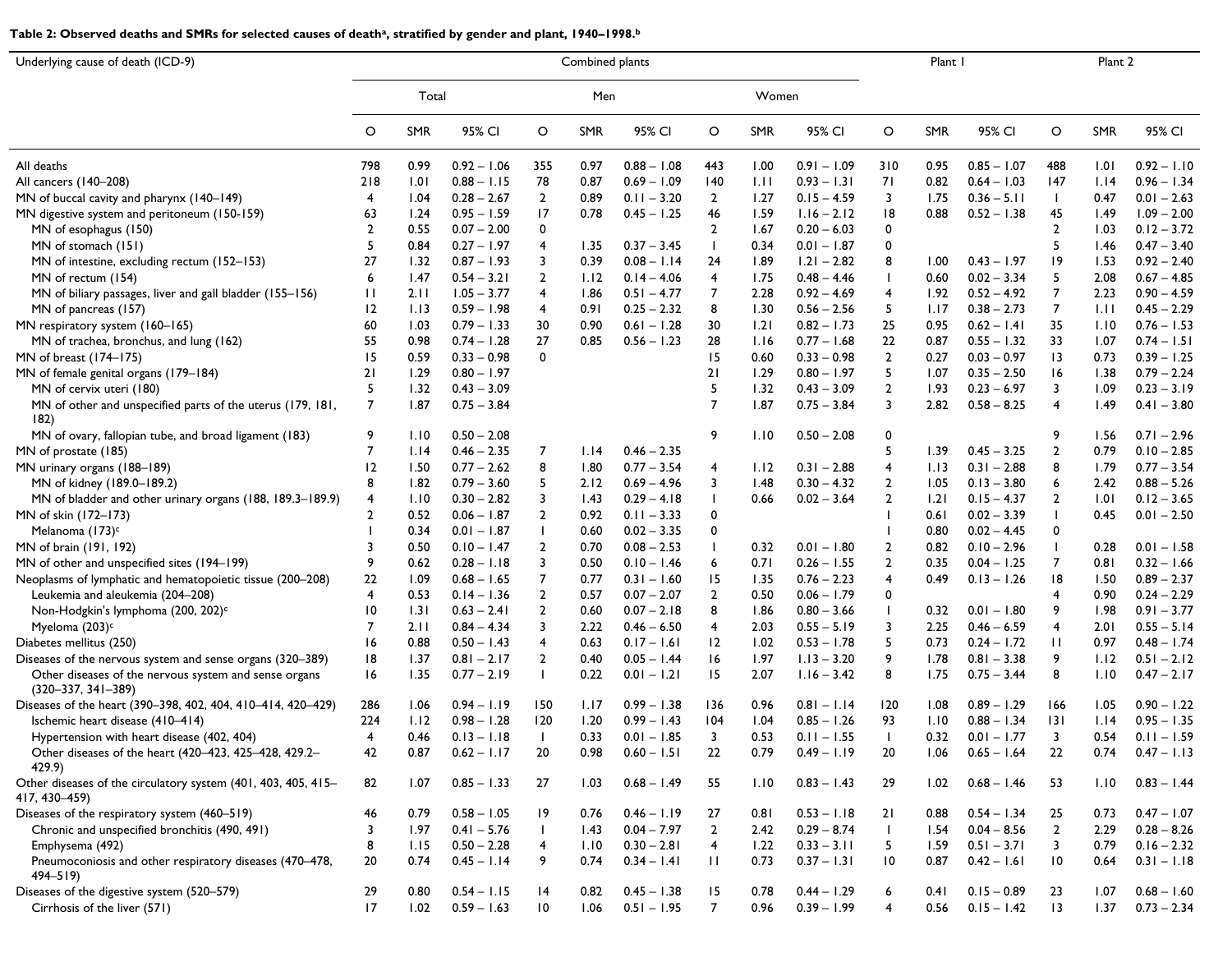#### Table 2: Observed deaths and SMRs for selected causes of death<sup>a</sup>, stratified by gender and plant, 1940–1998.<sup>b</sup> (Continued)

| Diseases of the genitourinary system (580–629) |    | .04  | $0.55 - 1.78$ |    | .15  | $0.37 - 2.69$ |                | 0.98 | $0.42 - 1.93$ |                | 0.43 | $0.05 - 1.56$ | .39  | $0.69 - 2.49$ |
|------------------------------------------------|----|------|---------------|----|------|---------------|----------------|------|---------------|----------------|------|---------------|------|---------------|
| Accidents (E800-E949)                          |    | 0.75 | $0.51 - 1.06$ | 19 | 0.67 | $0.40 - 1.05$ | $\overline{2}$ | 0.91 | $0.47 - 1.60$ | 18             | I.O7 | $0.63 - 1.69$ | 0.53 | $0.28 - 0.91$ |
| Suicide (E950-E959)                            | 20 | .37  | $0.83 - 2.11$ | 14 | .36  | $0.74 - 2.28$ |                | .39  | $0.51 - 3.02$ | $\overline{2}$ | I.90 | $0.98 - 3.32$ | 0.96 | $0.41 - 1.90$ |
| Homicide (E960-E978)                           |    | 0.74 | $0.20 - 1.90$ |    | '.00 | $0.27 - 2.56$ |                |      |               |                | 0.95 | $0.11 - 3.42$ | 0.61 | $0.07 - 2.21$ |
| Unknown cause of death                         |    |      |               |    |      |               |                |      |               |                |      |               |      |               |
| Other                                          |    | 0.40 | $0.17 - 0.79$ |    | 0.55 | $0.18 - 1.28$ |                | 0.28 | $0.06 - 0.81$ |                | 0.14 | $0.00 - 0.75$ | 0.56 | $0.22 - 1.15$ |
|                                                |    |      |               |    |      |               |                |      |               |                |      |               |      |               |

Abbreviations: ICD-9: International Classification of Diseases, Ninth Revision; O: observed number of deaths; SMR: standardized mortality ratio based on U.S. referent rates; CI: confidence interval; MN: malignant neoplasm. <sup>a</sup> Categories omitted from the table include tuberculosis (ICD-9 = 010–018, 2 deaths), benign and unspecified neoplasms (ICD-9 = 210–239, 2 deaths), diseases of the blood and blood forming organs (ICD-9 = 280–289, 4 deat mental, psychoneurotic, and personality disorders (ICD-9 = 290–319, 2 deaths), diseases of the skin and subcutaneous tissue (ICD-9 = 680–709, 1 death), musculoskeletal diseases (ICD-9 = 710–739, 1 death), and symptoms and ill-defined conditions (ICD-9 = 780–796, 798, 799, 4 deaths).

b Person-years at risk and observed deaths among 2572 workers in jobs with potential for the highest, most direct exposure to PCBs began accruing in 1940.

c Person-years at risk and observed deaths began accruing in 1960 for melanoma, non-Hodgkin's lymphoma and myeloma due to rate file restrictions.

#### Table 3: Observed deaths and SMRs for selected causes of death<sup>a</sup>, stratified by duration of employment<sup>b</sup>

| Cause of death                                        |         |             |               |                | Duration of employment |               |                 |                 |               | Trend p-<br>valuec       |
|-------------------------------------------------------|---------|-------------|---------------|----------------|------------------------|---------------|-----------------|-----------------|---------------|--------------------------|
|                                                       |         | $< 5$ years |               |                | $5 - 9$ years          |               |                 | $\geq$ 10 years |               |                          |
|                                                       | $\circ$ | <b>SMR</b>  | 95% CI        | $\circ$        | <b>SMR</b>             | 95% CI        | $\circ$         | <b>SMR</b>      | 95% CI        |                          |
| All deaths                                            | 279     | 1.07        | $0.95 - 1.21$ | 148            | 1.07                   | $0.90 - 1.25$ | 371             | 0.90            | $0.81 - 1.00$ | 0.018                    |
| All cancers                                           | 73      | 1.08        | $0.84 - 1.35$ | 41             | 1.06                   | $0.76 - 1.44$ | 104             | 0.95            | $0.78 - 1.15$ | 0.38                     |
| MN of intestine, excluding rectum                     |         | 1.16        | $0.47 - 2.39$ | 6              | 1.69                   | $0.62 - 3.67$ | 14              | 1.30            | $0.71 - 2.17$ | 0.97                     |
| Among women                                           |         | 1.94        | $0.78 - 4.00$ | 6              | 2.46                   | $0.90 - 5.36$ | П               | 1.66            | $0.83 - 2.97$ | 0.61                     |
| MN of rectum                                          |         |             |               |                | 2.75                   | $0.33 - 9.93$ |                 | 1.91            | $0.52 - 4.89$ | $\hspace{0.05cm} \ldots$ |
| MN of biliary passages, liver and gall bladder        |         | 2.49        | $0.68 - 6.38$ | $\mathbf{2}$   | 2.16                   | $0.26 - 7.80$ | 5               | 1.86            | $0.60 - 4.34$ | 0.66                     |
| MN of breast                                          |         | 0.61        | $0.20 - 1.43$ | $\overline{2}$ | 0.39                   | $0.05 - 1.40$ | 8               | 0.67            | $0.29 - 1.32$ | 0.74                     |
| MN of prostate                                        |         | 0.64        | $0.02 - 3.55$ | 0              |                        |               | 6               | 1.58            | $0.58 - 3.44$ | ---                      |
| Neoplasms of lymphatic and hematopoietic tissue       | 9       | 1.33        | $0.61 - 2.52$ | 3              | 0.84                   | $0.17 - 2.47$ | $\overline{10}$ | 1.02            | $0.49 - 1.88$ | 0.65                     |
| Non-Hodgkin's lymphoma <sup>d</sup>                   |         | 1.63        | $0.44 - 4.16$ | 3              | 2.32                   | $0.48 - 6.78$ |                 | 0.78            | $0.16 - 2.27$ | 0.25                     |
| Myelomad                                              |         | 2.08        | $0.25 - 7.50$ | 0              |                        |               |                 | 2.80            | $0.91 - 6.54$ | $\hspace{0.05cm} \ldots$ |
| Other diseases of the nervous system and sense organs |         |             |               |                |                        |               |                 |                 |               |                          |
| Underlying cause of death                             |         | 0.27        | $0.01 - 1.48$ | 3              | 1.56                   | $0.32 - 4.56$ | 12              | 1.95            | $1.01 - 3.40$ | 0.039                    |
| Multiple cause of death <sup>d</sup>                  | 6       | 0.51        | $0.19 - 1.10$ | 4              | 0.65                   | $0.18 - 1.66$ | 28              | 1.37            | $0.91 - 1.98$ | 0.011                    |
| Ischemic heart disease                                | 69      | 1.22        | $0.95 - 1.54$ | 47             | 1.44                   | $1.06 - 1.91$ | 108             | 0.97            | $0.80 - 1.18$ | 0.057                    |

Abbreviations: O: observed number of deaths; SMR: standardized mortality ratio; CI: confidence interval; MN: malignant neoplasm.

<sup>a</sup> A priori causes of death with sufficient numbers to stratify plus significant new findings.

b Person-years at risk and observed deaths among 2572 workers in jobs with potential for the highest, most direct exposure to PCBs began accruing in 1940.

c Trend test performed for causes of death with 10 or more observed deaths.

d Person-years at risk and observed deaths began accruing in 1960 for non-Hodgkin's lymphoma, myeloma, and multiple cause of death from other diseases of the nervous system and sense organs due to rate file restrictions.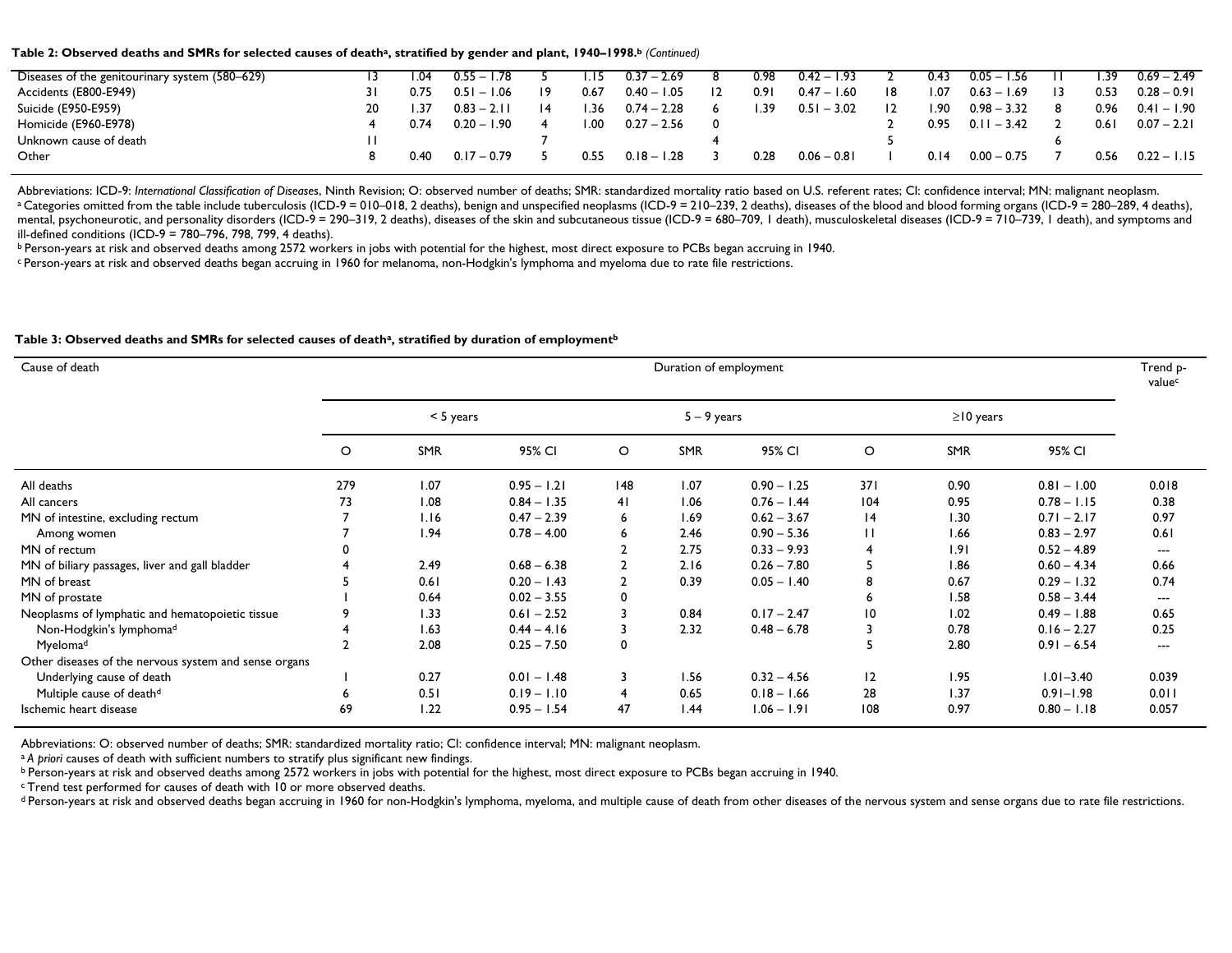stantial risk of liver cancer, due in large part to hepatitis infection [33]. First-generation emigrants from West Africa retain an increased risk of liver cancer [34]. If most of the Cape Verdean workers at Plant 2 were born in the United States, their baseline rates of liver cancer (absent exposure) would be similar to those in the U.S., as liver and intestinal cancer rates in the offspring of immigrants are closer to those in their parents' adopted country than in their ancestral country [35]. It is unlikely that ethnic differences account for our results because additional liver cancer deaths have occurred among Plant 1 workers and males during the update period, suggesting that any initial differences in risk by plant and gender may have diminished over time with increased follow-up and latency (Table 4). Exposure to PCBs appears to have been higher in Plant 2 than Plant 1 [3,4] and both plants used the same Aroclor formulations. If PCBs have a causal relationship with liver cancer one would expect more cancer in a more highly exposed population.

In the current update, new findings include observed excesses of myeloma and diseases of the nervous system among women, neither of which has been reported in other studies of PCB-exposed workers. Associations have been reported between PCB exposure and Parkinson's or other neuropathology [36,37] and between dioxin, structurally similar to some PCB congeners, and myeloma [38]. Although based on small numbers of deaths, SMRs for myeloma were consistently elevated among men and women at both plants. The excess in mortality from diseases of the nervous system requires further exploration in other PCB-exposed cohorts, in light of the fourfold excess in ALS mortality as well as excess Parkinson's and dementia deaths in this highly exposed cohort. Our separate mortality analysis of neurodegenerative disease mortality among a large (n = 17,247) cohort of PCB-exposed workers which included all the workers in this study as well as other workers at these plants and workers at a third capacitor manufacturing plant found additional excess deaths among the workers with relatively higher cumulative exposure [20].

This study cannot fully evaluate any association between PCB exposure and breast cancer, a subject of ongoing interest in the environmental exposure literature [39,40], absent data on generally acknowledged breast cancer risk factors, such as parity and ages at menarche, first birth, and menopause. We have initiated a study of breast cancer among women occupationally exposed to PCBs with an interview component to obtain information on known risk factors.

Study limitations include the small cohort size and low number of deaths, lack of data on potential confounders and possible misclassification of exposure due to use of duration of employment as a surrogate for cumulative PCB exposure. Internal analyses using an internal referent group were not performed, since the cohort, by definition, included only workers who were highly exposed. Given these limitations, we will explore exposure-response relationships in an expanded cohort of workers at these plants with a wider range of potential PCB exposures. These analyses, which will be reported elsewhere, will use newly created job exposure matrices developed to estimate cumulative exposure to PCBs for workers at the two plants.

## **Conclusion**

Our results are consistent with previous studies of this cohort which also reported significantly elevated mortality from liver cancers, which was not found to be associated with duration of employment. In this update, the SMR for rectal cancer was elevated but lower than that observed in the last update and was not related to duration of employment. Increased mortality was also observed for myeloma and intestinal cancer (among women), but these elevations were not associated with duration of employment in a linear fashion. Mortality from diseases of the nervous system was associated with duration of employment. NHL and prostate cancer mortality were only moderately elevated. There was no evidence of increased mortality risk from cancers of the breast, skin or brain due to PCB exposure in this cohort.

## **Authors' contributions**

MMP wrote the draft manuscript and worked on manuscript revisions, MJH performed the statistical analyses and worked on manuscript revisions, AMR, MAW, and EAW contributed to the draft manuscript and worked on manuscript revisions, PAL built data structures, implemented follow-up procedures, and prepared the data for analysis. All authors reviewed the final manuscript.

## **Disclaimer**

The findings and conclusions in this report are those of the authors and do not necessarily represent the views of the National Institute for Occupational Safety and Health.

## **Competing interests**

The author(s) declare that they have no competing interests.

## **Acknowledgements**

We thank Lynne Pinkerton, Elizabeth Ward, Teresa Schnorr and peer reviewers for their valuable comments on manuscript drafts and Bill Ehling, Chris Gersic, Denise Giglio, Betty Walpole, Lian Luo, Zachary Zivkovich, Rick Cassinelli II, Jean Geiman, Faith Armstrong, Vera Drake and Dennis Roberts for assistance with data collection and/or preparation.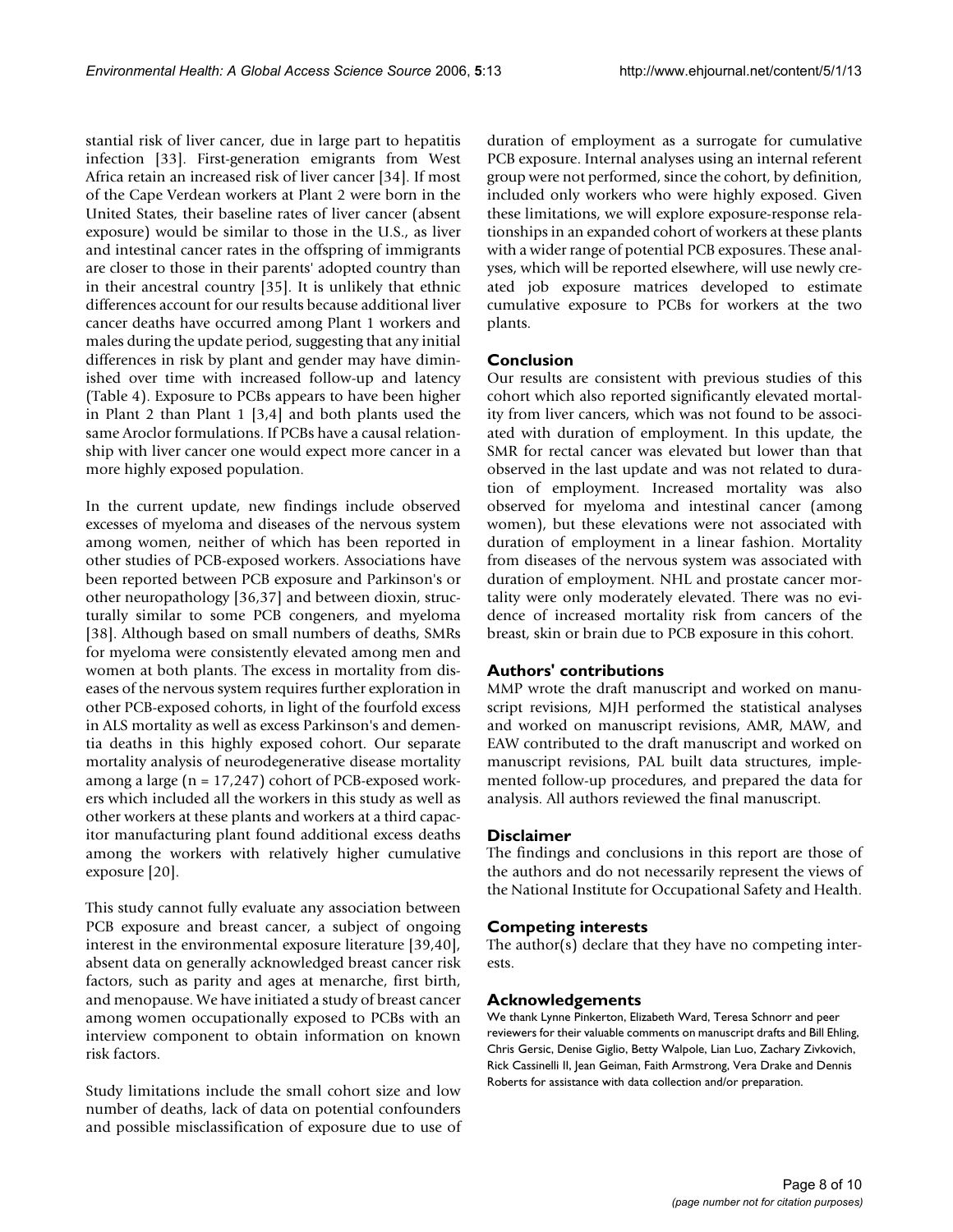**Table 4: Observed number of deaths and SMRs for selected cancers, stratified by plant, gender and study periods.**

| Underlying cause of death                                      | Combined plants |            |               |         |            |               |                |            |               |                | Plant I    |               |                 | Plant 2    |               |  |
|----------------------------------------------------------------|-----------------|------------|---------------|---------|------------|---------------|----------------|------------|---------------|----------------|------------|---------------|-----------------|------------|---------------|--|
|                                                                | Total           |            |               | Men     |            |               | Women          |            |               |                |            |               |                 |            |               |  |
|                                                                | $\circ$         | <b>SMR</b> | 95% CI        | $\circ$ | <b>SMR</b> | 95% CI        | O              | <b>SMR</b> | 95% CI        | O              | <b>SMR</b> | 95% CI        | O               | <b>SMR</b> | 95% CI        |  |
| All cancers (1940 - 1982) a                                    | 62              | 0.78       | $0.60 - 1.00$ | 17      | 0.54       | $0.32 - 0.87$ | 45             | 0.93       | $0.68 - 1.25$ | 18             | 0.58       | $0.34 - 0.91$ | 44              | 0.91       | $0.66 - 1.22$ |  |
| All cancers (1983 - 1998) b                                    | 157             | 1.18       | $1.00 - 1.38$ | -61     | 1.04       | $0.80 - 1.34$ | 96             | 1.29       | $1.05 - 1.58$ | 53             | 0.97       | $0.73 - 1.27$ | 104             | 1.33       | $1.08 - 1.61$ |  |
| MN of stomach (1940 - 1982)                                    |                 | 0.36       | $0.01 - 1.99$ |         | 0.71       | $0.02 - 3.98$ | 0              |            |               |                |            |               |                 | 0.63       | $0.02 - 3.48$ |  |
| MN of stomach (1983 – 1998)                                    |                 | 1.26       | $0.34 - 3.23$ | -3      | 1.82       | $0.37 - 5.31$ |                | 0.66       | $0.02 - 3.67$ | 0              |            |               | 4               | 2.19       | $0.60 - 5.60$ |  |
| MN of intestine, excluding rectum (1940 - 1982)                | 8               | 1.04       | $0.45 - 2.05$ |         | 0.38       | $0.01 - 2.14$ |                | 1.37       | $0.55 - 2.83$ |                | 1.03       | $0.21 - 3.02$ | 5               | 1.04       | $0.34 - 2.43$ |  |
| MN of intestine, excluding rectum (1983 - 1998)                | 19              | 1.51       | $0.91 - 2.36$ |         | 0.39       | $0.05 - 1.42$ | 17             | 2.27       | $1.32 - 3.64$ | .5             | 0.99       | $0.32 - 2.32$ | $\overline{14}$ | 1.86       | $1.02 - 3.12$ |  |
| MN of rectum (1940 - 1982)                                     |                 | 2.11       | $0.57 - 5.39$ |         | 1.25       | $0.03 - 6.96$ | 3              | 2.73       | $0.56 - 7.97$ |                | 1.25       | $0.03 - 6.96$ | 3               | 2.73       | $0.56 - 7.97$ |  |
| MN of rectum (1983 - 1998)                                     |                 | 0.94       | $0.11 - 3.40$ |         | 1.02       | $0.03 - 5.65$ |                | 0.88       | $0.02 - 4.87$ | 0              |            |               | 2               | 1.60       | $0.19 - 5.78$ |  |
| MN of biliary passages, liver and gall bladder (1940 – 1982)   |                 | 2.63       | $0.85 - 6.14$ |         | 1.43       | $0.04 - 7.96$ | 4              | 3.33       | $0.91 - 8.53$ |                | 1.43       | $0.04 - 7.96$ | 4               | 3.33       | $0.91 - 8.53$ |  |
| MN of biliary passages, liver and gall bladder (1983 – 1998)   | 6               | 1.82       | $0.67 - 3.97$ |         | 2.04       | $0.42 - 5.97$ | 3              | 1.65       | $0.34 - 4.81$ | ्र             | 2.22       | $0.46 - 6.50$ |                 | 1.54       | $0.32 - 4.51$ |  |
| MN of pancreas (1940 - 1982)                                   |                 | 0.54       | $0.07 - 1.95$ |         | 0.63       | $0.02 - 3.48$ |                | 0.48       | $0.01 - 2.65$ |                | 0.67       | $0.02 - 3.71$ |                 | 0.45       | $0.01 - 2.53$ |  |
| MN of pancreas (1983 – 1998)                                   | 10              | 1.46       | $0.70 - 2.69$ |         | 1.06       | $0.22 - 3.11$ | 7              | 1.74       | $0.70 - 3.58$ |                | 1.45       | $0.39 - 3.71$ | 6               | 1.47       | $0.54 - 3.19$ |  |
| MN of respiratory system (1940 - 1982)                         | 10              | 0.59       | $0.28 - 1.09$ | -5      | 0.45       | $0.15 - 1.05$ | 5              | 0.86       | $0.28 - 2.01$ |                | 0.88       | $0.35 - 1.80$ | 3               | 0.34       | $0.07 - 0.99$ |  |
| MN of respiratory system (1983 - 1998)                         | 50              | 1.23       | $0.92 - 1.63$ | -25     | 1.12       | $0.72 - 1.65$ | 25             | 1.38       | $0.89 - 2.04$ | 18             | 1.01       | $0.60 - 1.59$ | 32              | .4         | $0.97 - 1.99$ |  |
| MN of urinary organs $(1940 - 1982)$                           |                 | 1.43       | $0.39 - 3.66$ |         | 2.50       | $0.68 - 6.40$ | 0              |            |               | $\overline{2}$ | 1.67       | $0.20 - 6.02$ | $\overline{2}$  | 1.25       | $0.15 - 4.52$ |  |
| MN of urinary organs $(1983 - 1998)$                           | 8               | 1.52       | $0.66 - 3.00$ |         | 1.35       | $0.37 - 3.46$ | $\overline{4}$ | 1.74       | $0.48 - 4.46$ | $\overline{2}$ | 0.86       | $0.10 - 3.11$ | 6               | 2.05       | $0.75 - 4.45$ |  |
| Neoplasms of lymphatic and hematopoietic tissues (1940 – 1982) | -5              | 0.68       | $0.22 - 1.58$ |         | 0.29       | $0.01 - 1.64$ | $\overline{4}$ | 1.00       | $0.27 - 2.56$ | 0              |            |               | 5               | 1.11       | $0.36 - 2.59$ |  |
| Neoplasms of lymphatic and hematopoietic tissues (1983 – 1998) | 17              | 1.38       | $0.80 - 2.20$ | 6       | 1.08       | $0.40 - 2.36$ | $\mathbf{H}$   | 1.61       | $0.80 - 2.88$ |                | 0.79       | $0.22 - 2.02$ | 13              | 1.78       | $0.95 - 3.05$ |  |
| MN of breast (1940 - 1982)                                     | -9              | 0.77       | $0.35 - 1.46$ | 0       |            |               |                | 0.77       | $0.35 - 1.46$ |                | 0.30       | $0.01 - 1.69$ | 8               | 0.96       | $0.42 - 1.90$ |  |
| MN of breast (1983 - 1998)                                     | 6               | 0.46       | $0.17 - 1.01$ | 0       |            |               | 6              | 0.46       | $0.17 - 1.01$ |                | 0.25       | $0.01 - 1.41$ |                 | 0.55       | $0.18 - 1.29$ |  |
| MN of female genital organs (1940 - 1982)                      |                 | 0.85       | $0.34 - 1.76$ |         |            |               |                | 0.85       | $0.34 - 1.76$ |                | 0.43       | $0.01 - 2.42$ | 6               | 1.02       | $0.37 - 2.21$ |  |
| MN of female genital organs (1983 - 1998)                      | $\overline{14}$ | 1.85       | $1.01 - 3.11$ |         |            |               | 14             | 1.85       | $1.01 - 3.11$ |                | 1.74       | $0.47 - 4.44$ | 10              | 1.91       | $0.91 - 3.50$ |  |

Abbreviations: O: observed number of deaths; SMR: standardized mortality ratio based on U.S. referent rates; CI: confidence interval; MN: malignant neoplasm.

a Results for vital status follow-up from 1940 through 1982 based on 2588 workers in jobs with the potential for the highest, most direct exposure to PCBs and computed from observed and expected deaths reported in Table 3 of Brown (1987).

**b Results for vital status follow-up from 1983 through 1998 based on 2257 PCB exposed workers (current cohort of 2572 workers [2588 workers less 16 with < 90 days of employment based on the recoded work histories]** in jobs with the potential for the highest, most direct exposure to PCBs less 291 workers who died and 24 workers lost to follow-up prior to 1983).